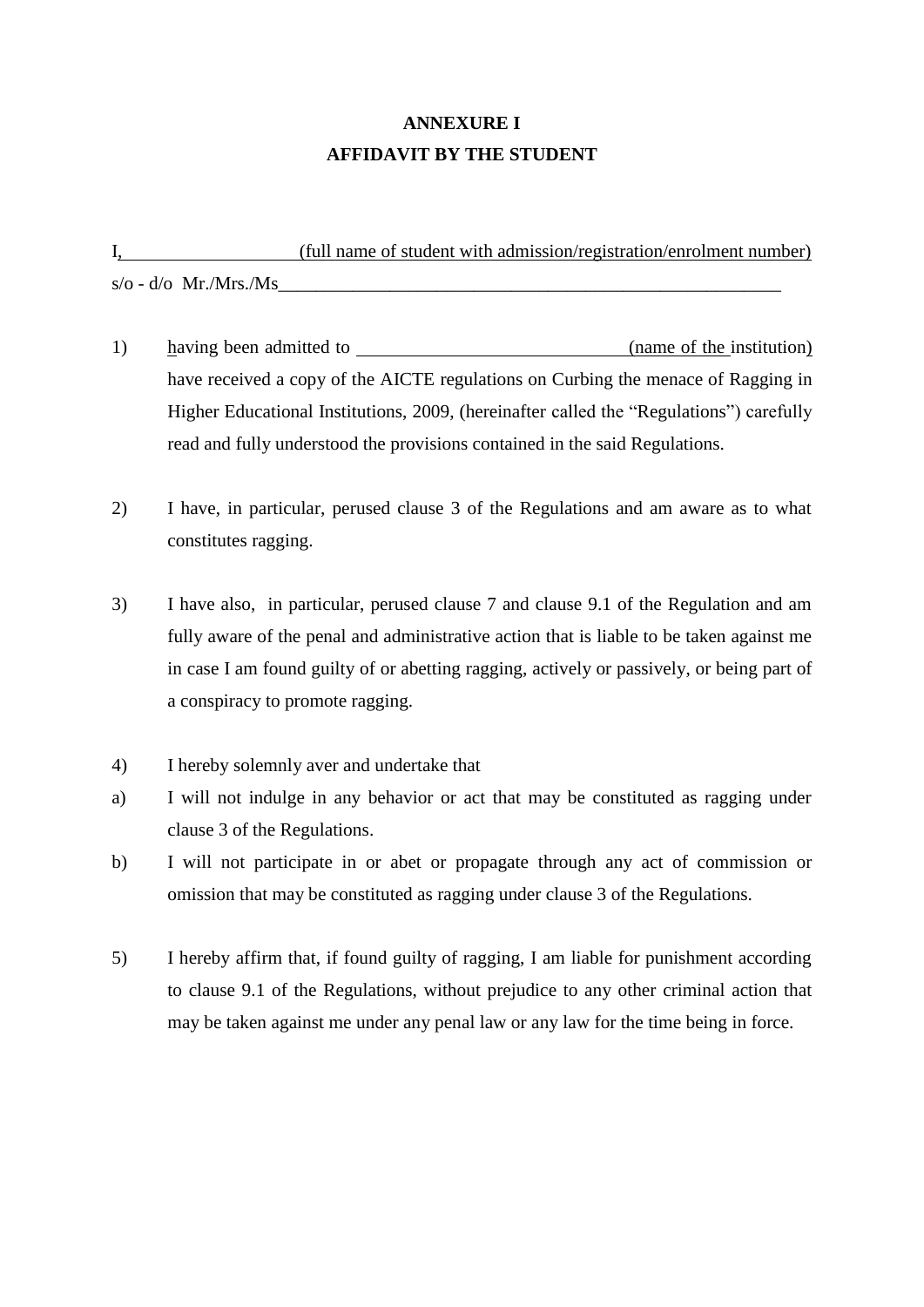6) I hereby declare that I have not been expelled or debarred from admission in any institution in the country on account of being found guilty of, abetting or being part of a conspiracy to promote, ragging; and further affirm that, in case the declaration is found to be untrue, I am aware that my admission is liable to be cancelled.

Declared this \_\_\_\_\_\_\_\_\_\_ day of \_\_\_\_\_\_\_ month of \_\_\_\_\_\_\_ year \_\_\_\_\_\_\_\_\_\_\_\_\_\_\_\_\_\_\_

**Signature of Deponent**

**Name**

### **VERIFICATION**

Verified that the contents of this affidavit are true to the best of my knowledge and no part of the affidavit is false and nothing has been concealed or misstated therein.

Verified at (place) on this the (day) of (month) (year)

\_\_\_\_\_\_\_\_\_\_\_\_\_\_\_\_\_\_ Signature of deponent

Solemnly affirmed and signed in my presence on this the  $\_\_$  (day) of  $\_\_$  month, (year) after reading the contents of this affidavit.

### **OATH COMMISSIONER**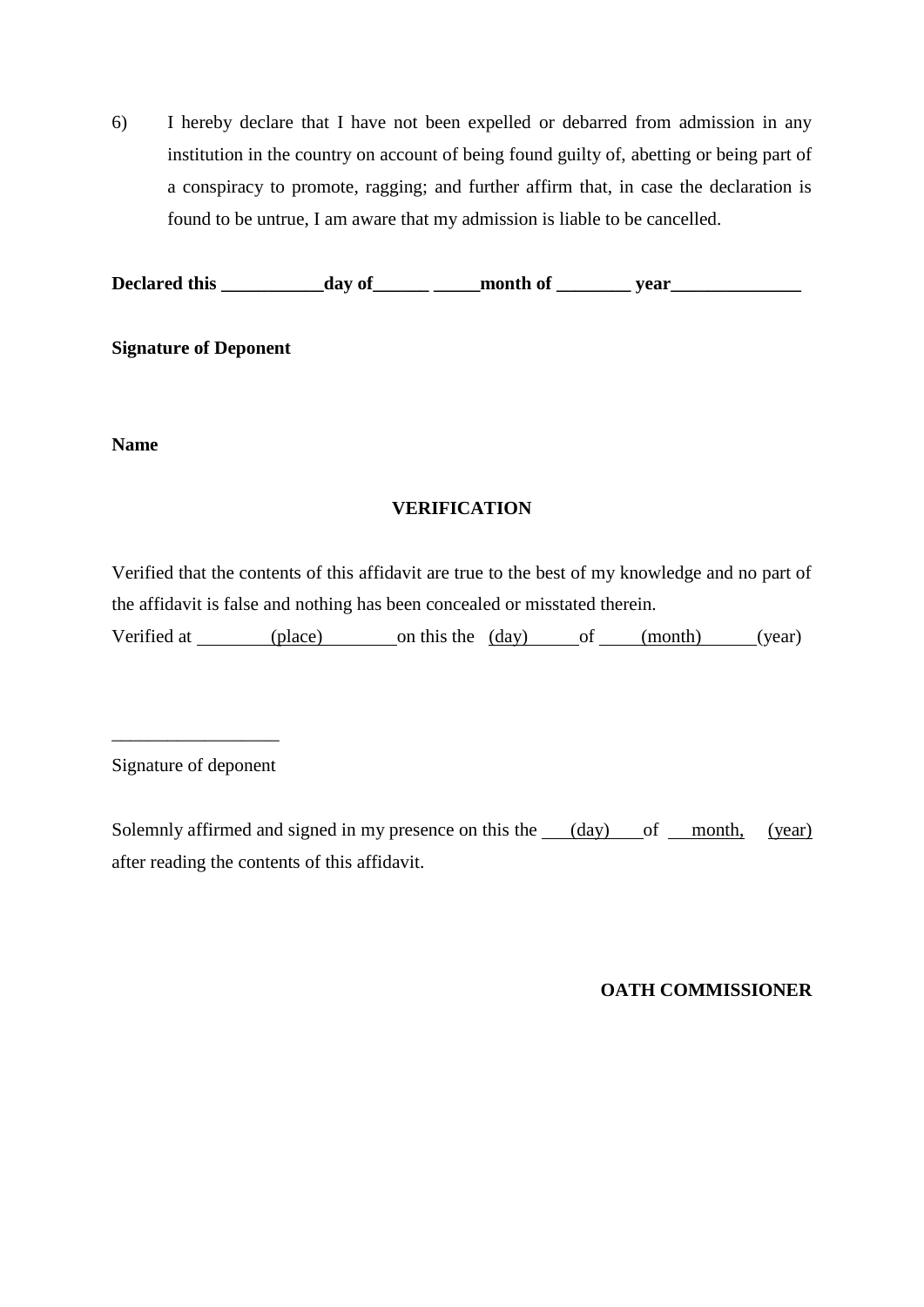# **ANNEXURE II AFFIDAVIT BY PARENT/GUARDIAN**

I*,\_\_\_\_\_\_\_\_\_\_\_\_\_\_\_\_\_\_\_\_\_\_\_\_\_\_\_\_\_\_\_\_\_\_\_\_\_\_\_\_\_\_\_\_\_\_\_\_\_\_\_\_\_\_\_\_\_\_\_\_\_* Mr./Mrs./Ms. (full name of parent/guardian) father / mother/guardian of (full name of student with admission /registration/enrolment number),

- 1) having been admitted to  $\qquad \qquad$  (name of the Institution), have received a copy of the AICTE regulations on Curbing the menace of Ragging in Higher Educational Institutions, 2009, (hereinafter called the "Regulations") carefully read and fully understood the provisions contained in the said Regulations.
- 2) I have, in particular, perused clause 3 of the Regulations and am aware as to what constitutes ragging.
- 3) I have also, in particular, perused clause 7 and clause 9.1 of the Regulations and am fully aware of the penal and administrative action that is liable to be taken against my ward in case he/she is found guilty or abetting ragging, actively or passively, or being part of a conspiracy to promote ragging.
- 4) I hereby solemnly aver and undertake that
	- a) My ward will not indulge in any behavior or act that may be constituted as ragging under clause 3 of the Regulations.
	- b) My ward will not participate in or abet or propagate through any act of commission or omission that may be constituted as ragging under clause 3 of the Regulations.
- 5) I hereby affirm that, if found guilty of ragging, my word is liable for punishment according to clause 9.1 of the Regulations, without prejudice to any other criminal action that may be taken against my ward under any penal law or any law for the time being in force.